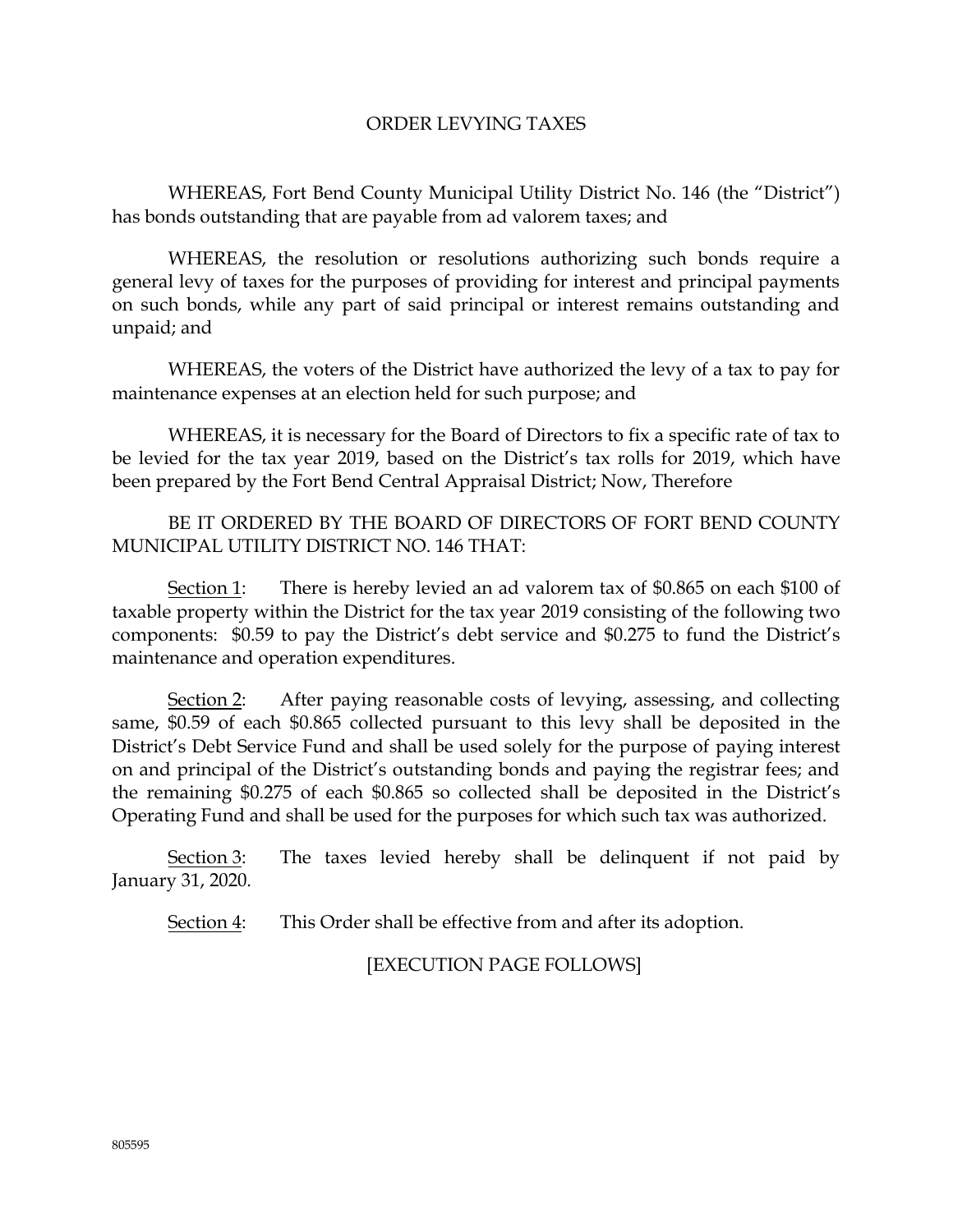PASSED AND APPROVED on September 11, 2019.

ATTEST:

President, Board of Directors

Secretary, Board of Directors

(SEAL)